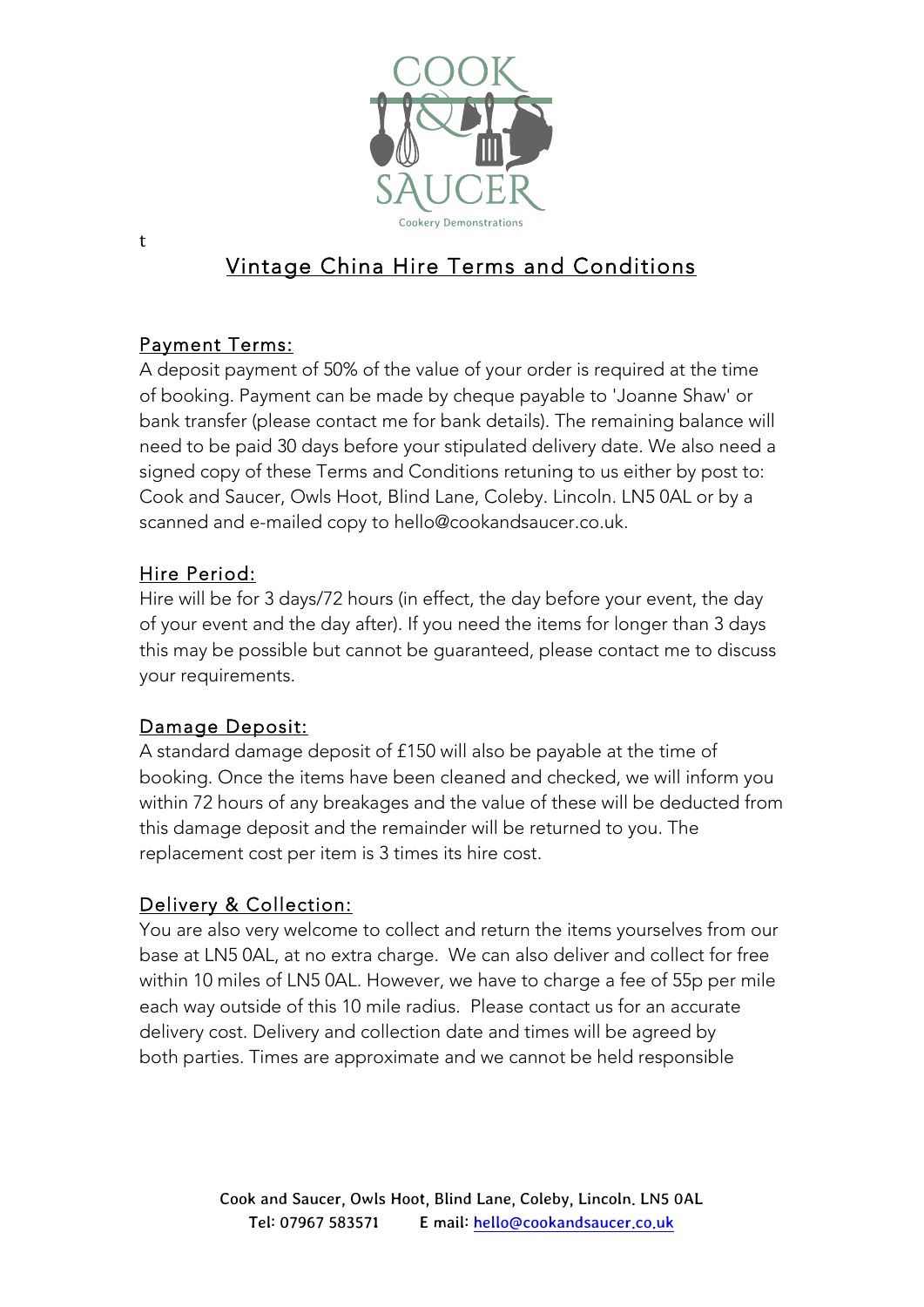

for delays, however, we will try to keep that to an absolute minimum. Collection must be from a ground floor location.

# Checking & Signing:

It is important that you check and sign for the items at the point of collection or delivery. Please make us aware of any problems at that point or we may be unable to deal with issues in a timely way. Once signed for, you take full responsibility for all items and we suggest you have suitable insurance in place to cover any issues that may arise, including losses and breakages/damage.

#### Packaging:

The china will be delivered in stackable crates and wrapped in fabric. Once used, please carefully re-pack all items in the crates and the packing formats they were sent in. The china is very delicate so needs careful handling. Please remove all food and liquid residue before packing away (please DO NOT WASH!)

- The cups and saucers and side plates must be wrapped back up in the fabric squares and secured with an elastic band.
- The cake stands need to be flat packed (the same as they were when they arrived) and sent back in the bags they arrived in, with all the stand parts out back into the zipped wallets
- The sugar bowls and milk jugs need to be wrapped back in fabric squares
- The tea pots need to be put back into their fabric bags

Any cutlery simply needs to be put back, dirty, into the boxes they came in

# Washing Up:

As the china is very old and delicate, it is not suitable to go into a dishwasher. We hand wash and check all the items ourselves and then carefully wrap ready for their next outing. So once the china is finished with, just place it